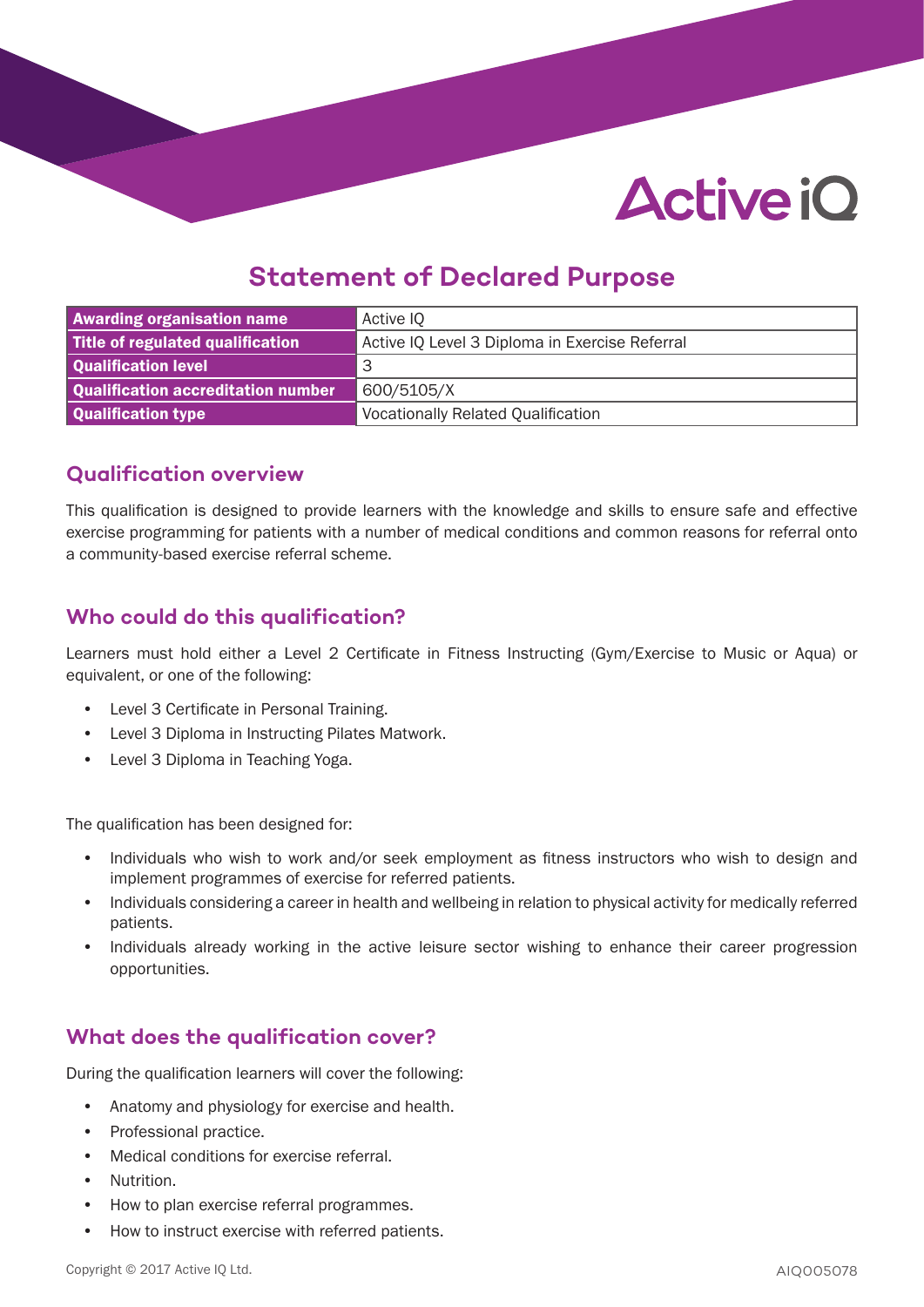# **Active iO**

# **Qualification structure**

To achieve the qualification learners must complete the six mandatory units (38 credits).

|    | <b>Unit</b>                                                | <b>Unit</b>   | <b>Level</b>   | <b>Credits</b> |
|----|------------------------------------------------------------|---------------|----------------|----------------|
|    |                                                            | accreditation |                |                |
|    |                                                            | number        |                |                |
| 1. | Anatomy and physiology for exercise and health             | A/600/9051    | 3              | 6              |
| 2. | Professional practice for exercise referral instructors    | Y/503/7493    | 3              |                |
| 3. | Understanding medical conditions for exercise referral     | R/503/7492    | $\overline{4}$ |                |
| 4. | Applying the principles of nutrition and physical activity | L/600/9054    | 3              | 6              |
| 5. | Planning exercise referral programmes with patients        | D/503/7494    | 3              | 8              |
| 6. | Instructing exercise with referred patients                | L/503/7491    | 3              | 9              |

# **What could this qualification lead to?**

Successful achievement of this qualification will provide entry to the Chartered Institute for the Management of Sport and Physical Activity (CIMSPA) as a practitioner (exercise and fitness). Launched in 2011, CIMSPA is the professional development body for the UK's sport and physical activity sector. CIMSPA was awarded chartered status by the Privy Council, which came into effect at the beginning of January 2012. CIMSPA provides leadership, support and empowerment for professionals working in sport and physical activity and a single unified voice for the sector.

To read more about CIMSPA, please visit https://www.cimspa.co.uk

This accredited achievement is valued and recognised by employers and can assist learners to increase/enhance their career opportunities, progression and earning potential.

Learners will be able to progress to the following job role:

**Exercise referral instructor.** 

### **Will the qualification support progression to further learning, and, if so, what?**

The qualification is designed to offer entry to employment; however, learners can also progress onto the following qualifications:

- Active IQ Level 4 Certificate in Physical Activity and Lifestyle Strategies for Managing Low Back Pain.
- Active IQ Level 4 Certificate in Physical Activity and Weight Management for Obese and Diabetic Clients.